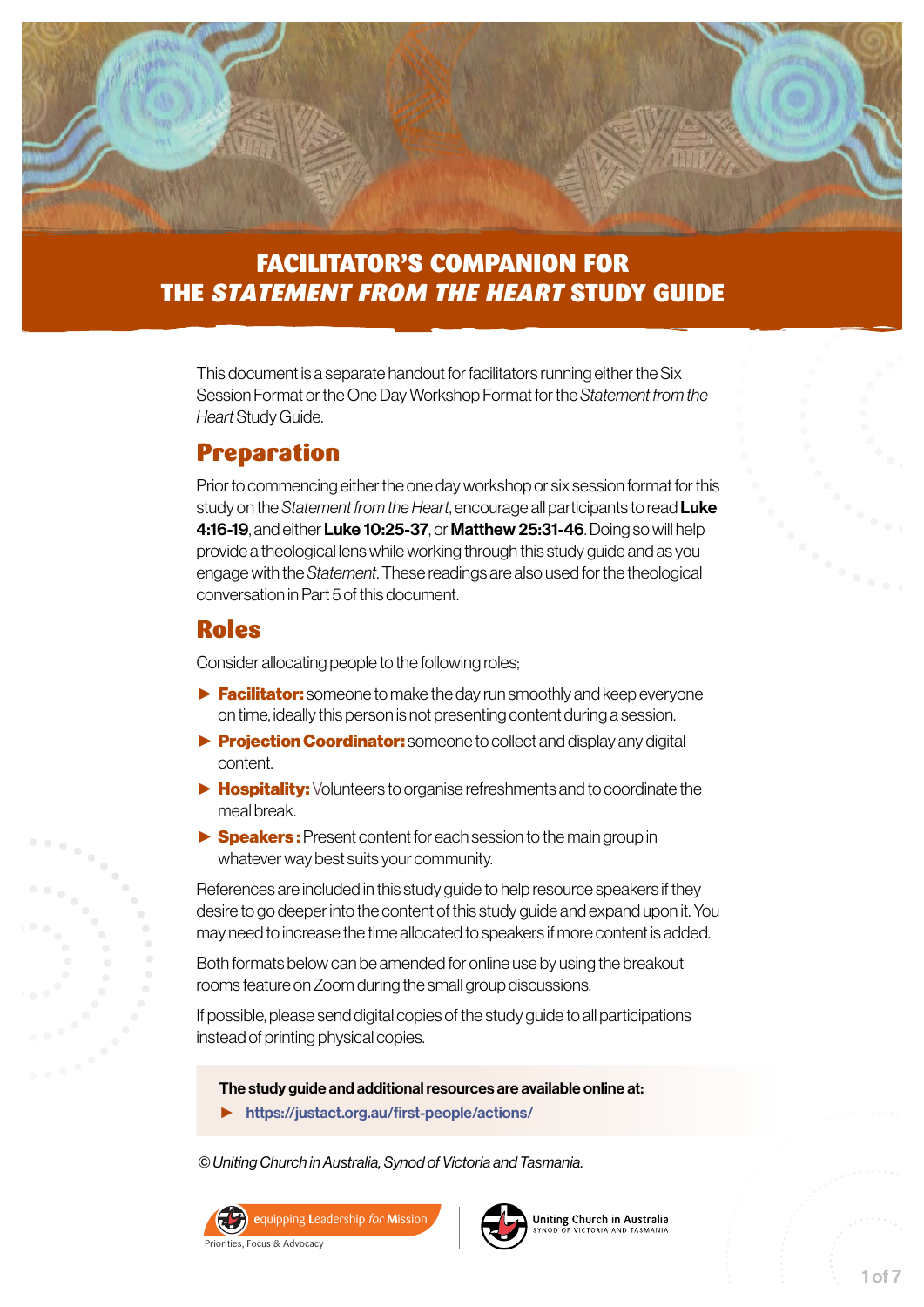# Six Session Study Group Format

Following this format will provide content for six study group sessions, please amend it to suit the needs of your community. For example: 6 nightly sessions within a week, or 6 sessions over 6 or more weeks. A group of up to 36 people is recommended. Each session is between 1.5 and 2 hours long.

### **FIRST SESSION**

| 25 minutes<br>5 minutes | <b>Open and Introduction</b><br>Welcome and Acknowledgement of Country <sup>1</sup> |
|-------------------------|-------------------------------------------------------------------------------------|
| 10 minutes              | Facilitator outlines the 6 session study format                                     |
| 5 minutes               | Introduce all speakers and state which parts of the study<br>they will be covering  |
| 5 minutes               | Everyone reads the Statement from the Heart aloud<br>together $[p.3]$               |
|                         |                                                                                     |
| 1hr 10 minutes          | Introducing the Statement from the Heart                                            |
| 10 minutes              | Speaker for this topic presents content [part 1, p. 7]                              |
| 30 minutes              | Questions for reflection in groups of up to 4                                       |
| 5 minutes               | Conclude discussion and everyone regathers                                          |
| 20 minutes              | Open discussion, or invite one person from each group<br>to report back             |

#### **SECOND SESSION**

| 1hr 25 minutes | First Nations Voice [part 2, p. 10]                                                                                                   |
|----------------|---------------------------------------------------------------------------------------------------------------------------------------|
| 5 minutes      | Welcome and Acknowledgement of Country                                                                                                |
| 10 minutes     | Speaker for this topic presents content                                                                                               |
| 10 minutes     | Facilitator recaps previous session, and gives space for<br>people to share any personal reflections since the group<br>last gathered |
| 30 minutes     | Questions for reflection in groups of up to 4                                                                                         |
| 5 minutes      | Conclude discussion and everyone regathers                                                                                            |
| 20 minutes     | Open discussion, or invite one person from each group<br>to report back                                                               |
| 5 minutes      | Closing Prayer                                                                                                                        |

1 [Uniting Church Acknowledgement of County](https://illuminate.recollect.net.au/nodes/view/17507?keywords=acknowledgement&type=all&highlights=WyJhY2tub3dsZWRnZW1lbnQiXQ)

2 [Prayer Resources](https://illuminate.recollect.net.au/nodes/view/17809?keywords=preamble&type=all&highlights=WyJwcmVhbWJsZSJd)





Uniting Church in Australia VICTORIA AND TASMANIA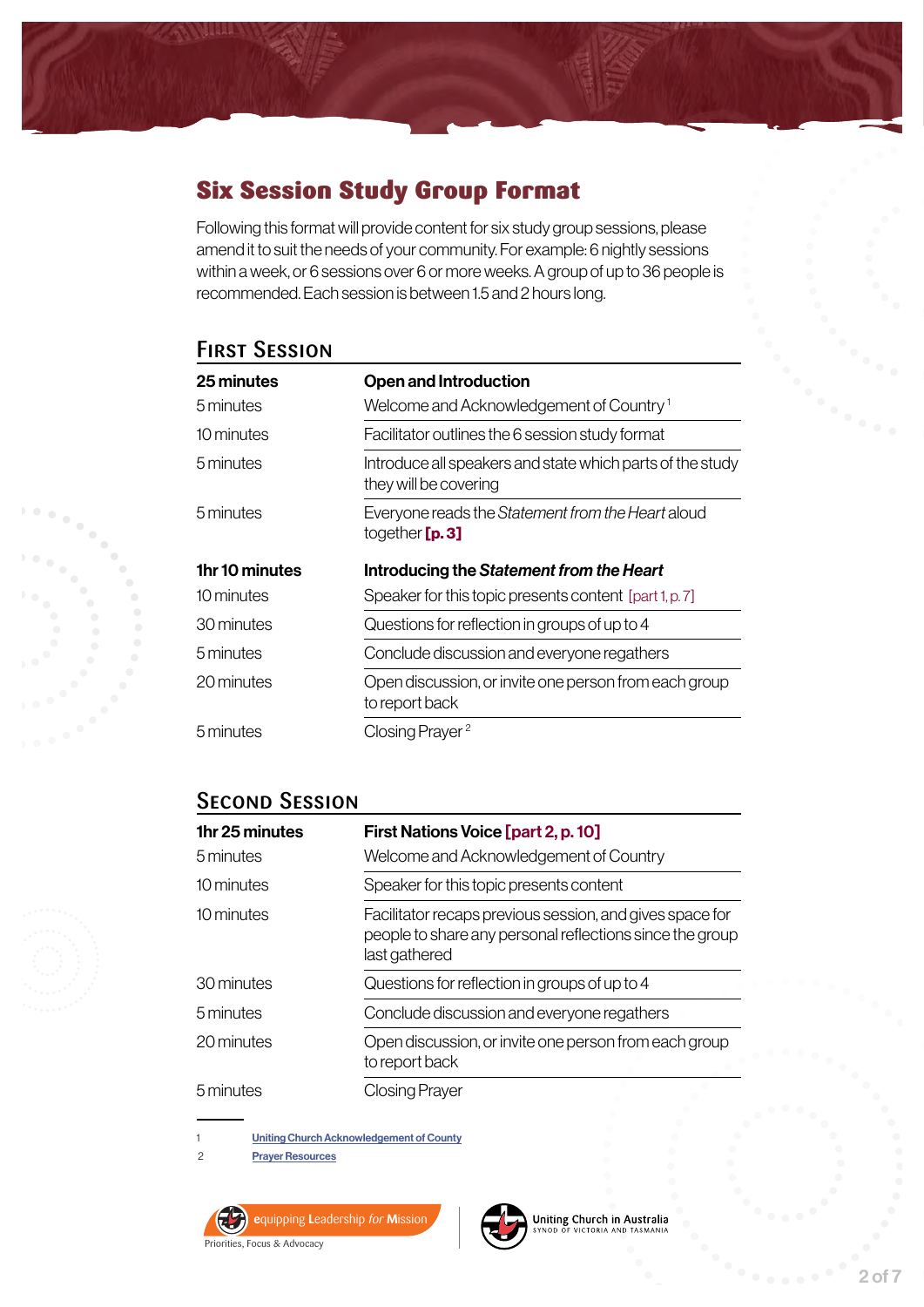# **THIRD SESSION PART 1**

| 25 minutes<br>5 minutes | Makarrata Commission Introduction [part 3, p. 13]<br>Welcome and Acknowledgement of Country                                                                                                               |
|-------------------------|-----------------------------------------------------------------------------------------------------------------------------------------------------------------------------------------------------------|
| 10 minutes              | Facilitator recaps previous session, and gives space for<br>people to share any personal reflections since the group<br>last gathered                                                                     |
| 5 minutes               | Facilitator reads the Statement from the Heart aloud, or<br>try having one person read one paragraph each.                                                                                                |
| 5 minutes               | Explain the Makarrata Commission and introduce<br>the two sessions; 1. Treaty or Agreement Making<br>and 2. Truth Telling, leaving most of the content to be<br>introduced by the following two speakers. |

## Third Session Part 2

| 1hr 25 minutes | Treaty or Agreement Making [part 3a, p. 14]                             |
|----------------|-------------------------------------------------------------------------|
| 10 minutes     | Speaker for this topic presents content                                 |
| 45 minutes     | Questions for reflection in groups of up to 4                           |
| 5 minutes      | Conclude discussion and everyone regathers                              |
| 20 minutes     | Open discussion, or invite one person from each group<br>to report back |
| 5 minutes      | <b>Closing Prayer</b>                                                   |

## Fourth Session

| 1hr 45 minutes | Truth-Telling [part 3b, p. 16]                                                                                                                                                |
|----------------|-------------------------------------------------------------------------------------------------------------------------------------------------------------------------------|
| 5 minutes      | Welcome and Acknowledgement of Country                                                                                                                                        |
| 10 minutes     | Facilitator recaps previous session, and gives space for<br>people to share any personal reflections since the group<br>last gathered Speaker for this topic presents content |
| 50 minutes     | Questions for reflection in groups of up to 4                                                                                                                                 |
| 5 minutes      | Conclude discussion and everyone regathers                                                                                                                                    |
| 20 minutes     | Open discussion, or invite one person from each group<br>to report back                                                                                                       |
| 5 minutes      | Closing Prayer                                                                                                                                                                |



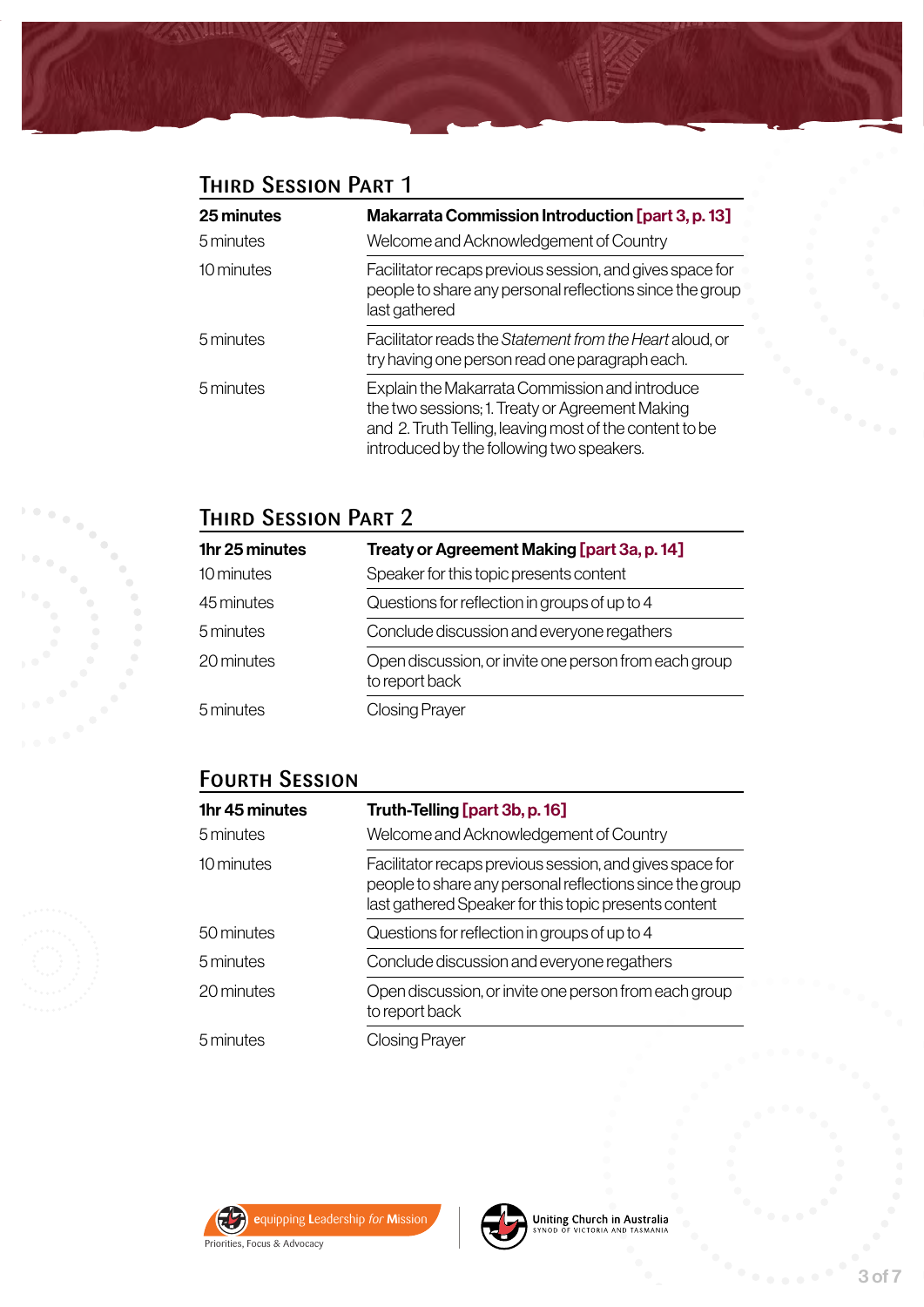# **FIFTH SESSION**

| 1 <sub>hr</sub> 40 minutes<br>5 minutes | Referendum Council and its Report [part 4, p. 19]<br>Welcome and Acknowledgement of Country                                           |
|-----------------------------------------|---------------------------------------------------------------------------------------------------------------------------------------|
| 10 minutes                              | Facilitator recaps previous session, and gives space<br>for people to share any personal reflections since the<br>group last gathered |
| 10 minutes                              | Speaker for this topic presents content                                                                                               |
| 50 minutes                              | Questions for reflection while staying in the main<br>group                                                                           |
| 20 minutes                              | Open discussion, or invite one person from each<br>group to report back                                                               |
| 5 minutes                               | Closing Prayer                                                                                                                        |

# **SIXTH SESSION PART 1**

| 1 <sub>hr</sub> 25 minutes | Theological Conversation [part 5, p. 22]                                                                                              |
|----------------------------|---------------------------------------------------------------------------------------------------------------------------------------|
| 5 minutes                  | Welcome and Acknowledgement of Country                                                                                                |
| 10 minutes                 | Facilitator recaps previous session, and gives space<br>for people to share any personal reflections since the<br>group last gathered |
| 10 minutes                 | Speaker for this topic presents content                                                                                               |
| 40 minutes                 | Theological questions for reflection in groups of up to 4                                                                             |
| 20 minutes                 | Open discussion, or invite one person from each<br>group to report back                                                               |

# **SIXTH SESSION PART 2**

| 30 minutes | Closing Circle and Prayer* [part 6, p. 25] |
|------------|--------------------------------------------|
|------------|--------------------------------------------|





Uniting Church in Australia<br>SYNOD OF VICTORIA AND TASMANIA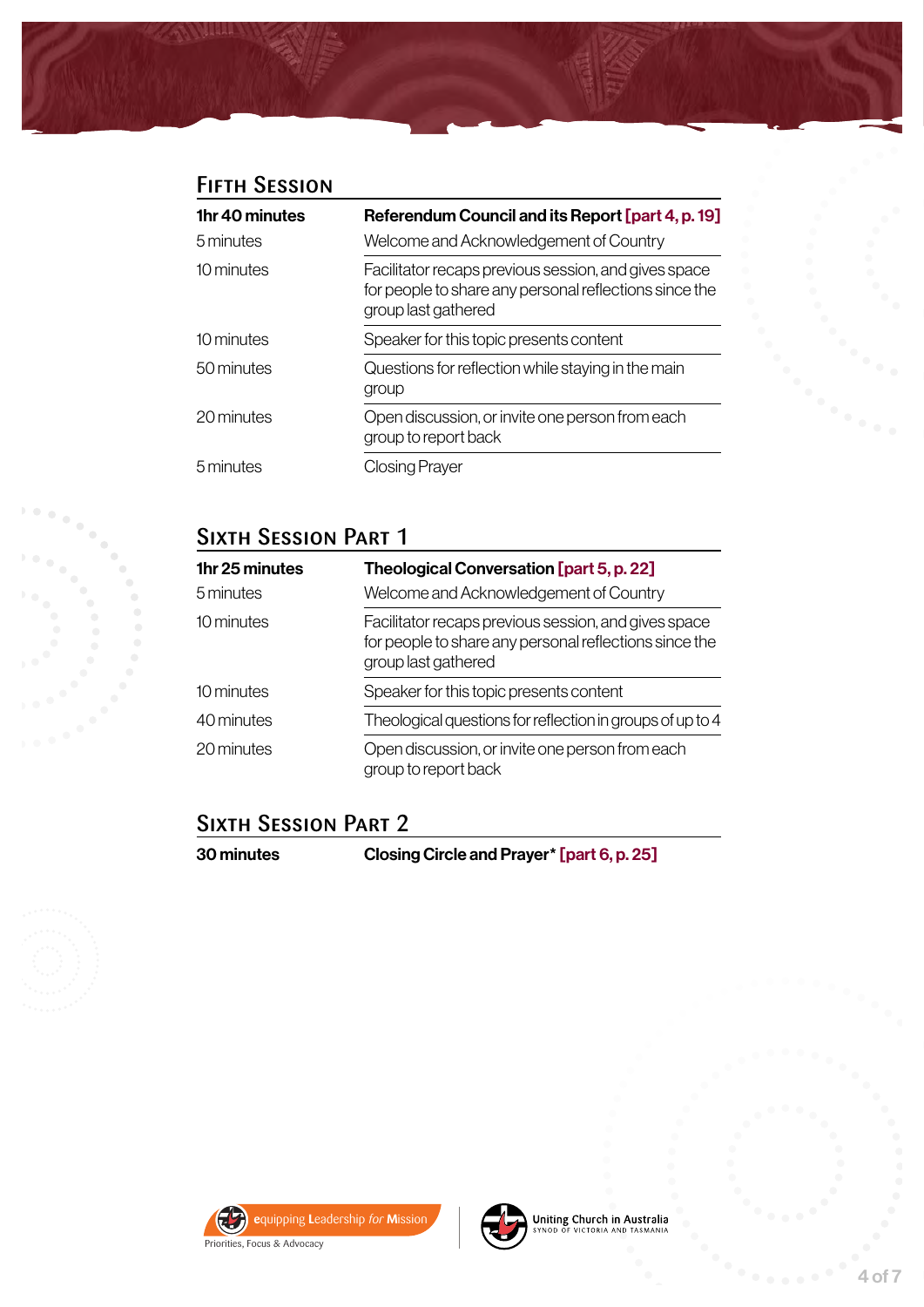

### One Day Workshop Format with an Additional Theological reflection Session

Below is a recommended format to use with a group of up to 36 people. Please amend it to suit the needs of your community. Following this format should take five and a half hours. A further follow up session after one week is recommended before or after a church service. Alternatively, this format could be adapted to a group of seven people by allocating six people to each session to lead the others in, and 1 person to facilitate and keep time.

#### Introduction to the statement

| 20 minutes<br>5 minutes | Open and Introduction<br>Acknowledgement of Country <sup>3</sup>                   |
|-------------------------|------------------------------------------------------------------------------------|
| 5 minutes               | Facilitator outlines the day's format                                              |
| 5 minutes               | Introduce all speakers and state which parts of the<br>study they will be covering |
| 5 minutes               | Everyone reads the Statement from the Heart aloud<br>together                      |
| 30 minutes              | Introducing the Statement from the Heart<br>[part 1, p. $7$ ]                      |
| 10 minutes              | First speaker presenting content                                                   |
| 15 minutes              | Questions for reflection in pairs                                                  |
| 5 minutes               | Conclude discussion and everyone regathers                                         |

#### **FIRST NATION VOICE**

| 30 minutes | First Nations Voice [part 2, p. 10]        |
|------------|--------------------------------------------|
| 10 minutes | Chosen speaker presents content            |
| 15 minutes | Questions for reflection in pairs          |
| 5 minutes  | Conclude discussion and everyone regathers |

20 Minutes Refreshment Break

3 [Uniting Church Acknowledgement of County](https://illuminate.recollect.net.au/nodes/view/17507?keywords=acknowledgement&type=all&highlights=WyJhY2tub3dsZWRnZW1lbnQiXQ)





Uniting Church in Australia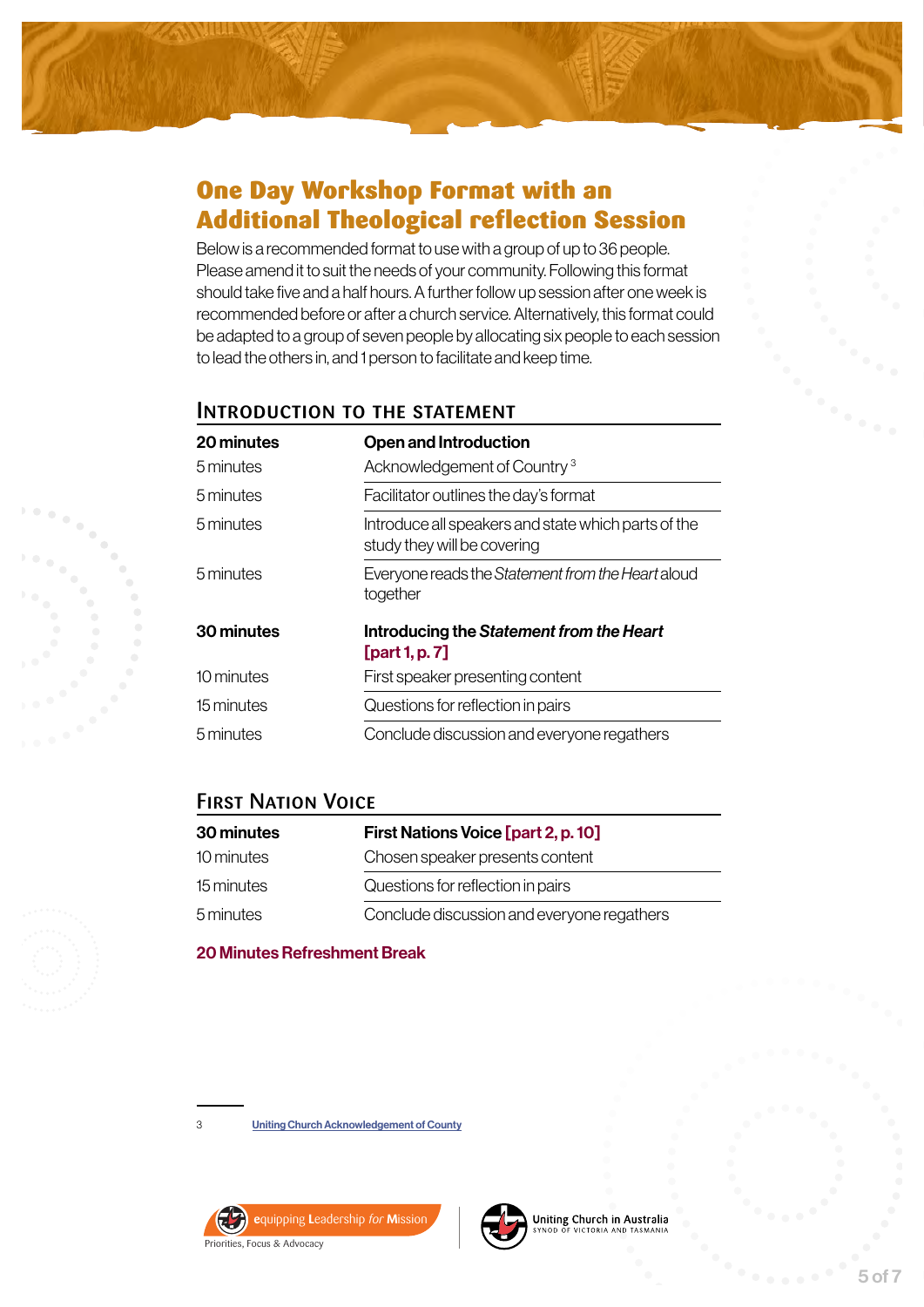#### Makarrata Commission Introduction

These sessions before the meal break are the most content intensive. They involve organising small groups of up to four people each.

| 15 minutes | <b>Makarrata Commission Introduction</b><br>[part 3, p. 13]                                                                                                                                              |
|------------|----------------------------------------------------------------------------------------------------------------------------------------------------------------------------------------------------------|
| 5 minutes  | Facilitator reads the Statement from the Heart aloud,<br>or try having one person read one paragraph each.                                                                                               |
| 5 minutes  | Explain the Makarrata Commission and introduce<br>the two sessions; 1. Treaty or Agreement Making<br>and 2. Truth Telling, leaving most of the content to be<br>introduced by the following two speakers |
| 5 minutes  | Get into small groups of up to four people                                                                                                                                                               |

#### Treaty or Agreement Making

| 60 minutes                          | Treaty or Agreement Making [part 3a, p. 14]   |
|-------------------------------------|-----------------------------------------------|
| 10 minutes                          | Speaker for this topic presents content       |
| 45 minutes                          | Questions for reflection in groups of up to 4 |
| 5 minutes                           | Conclude discussion and everyone regathers    |
| 65 minutes                          | Truth-Telling [part 3b, p. 16]                |
| 10 minutes                          | Speaker for this topic presents content       |
| 50 minutes                          | Questions for reflection in groups of up to 4 |
| 5 minutes                           | Conclude discussion and everyone regathers    |
| AF policed a provide the collection |                                               |

45 minute meal break

### Referendum Council and its Report

| 30 minutes | <b>Referendum Council and its Report</b><br>[part 4, p. $19$ ] |
|------------|----------------------------------------------------------------|
| 10 minutes | Speaker for this topic presents content                        |
| 20 minutes | Questions for reflection while staying in the main<br>group    |
|            |                                                                |

Skip part 5 as it is intended as a folllow up session, continue with part 6 on page 25